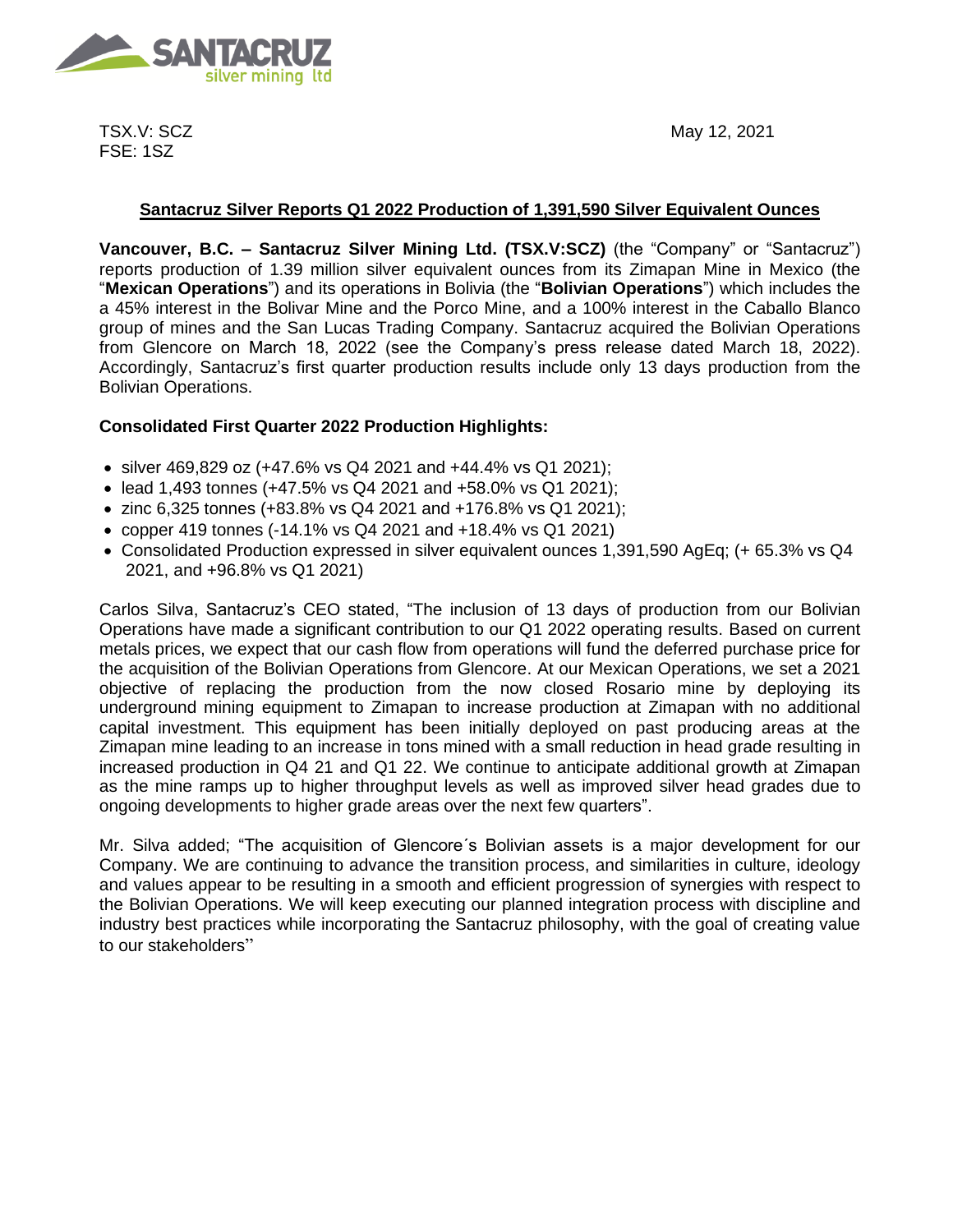

# **CONSOLIDATED PRODUCTION RESULTS – (Mexico and Bolivia Operations\*)**

|                                    | Q1 2022   | Q4 2021 | Q1 2021 |
|------------------------------------|-----------|---------|---------|
| Material Processed (tonnes milled) | 227,570   | 192,901 | 176,239 |
| Silver equivalent production (oz)  | 1,391,590 | 842,027 | 706,978 |
| Silver production (oz)             | 469,829   | 318,374 | 325,376 |
| Lead production (tonnes)           | 1,493     | 1,012   | 945     |
| Zinc production (tonnes)           | 6,325     | 3,442   | 2,285   |
| Copper production (tonnes)         | 419       | 488     | 354     |
| Average Head Grade (g/t Ag Eqv.)   | 235       | 184     | 176     |
| Development (metres)               | 3,572     | 2,865   | 2,212   |

\*Only 13 days of production from our Bolivian Operations has been included in the production results for Q1 2022.

### **MEXICO CONSOLIDATED PRODUCTION RESULTS**

|                                    | Q1 2022 | Q4 2021* | Q1 2021 |
|------------------------------------|---------|----------|---------|
| Material Processed (tonnes milled) | 191,413 | 192,901  | 176,239 |
| Silver equivalent production (oz)  | 901,184 | 842,027  | 706,978 |
| Silver production (oz)             | 307,371 | 318,374  | 325,376 |
| Silver head grade (g/t)            | 69      | 76       | 82      |
| Lead head grade (%/t)              | 0.72    | 0.60     | 0.60    |
| Zinc head grade (%/t)              | 2.31    | 2.26     | 1.94    |
| Copper head grade (%/t)            | 0.29    | 0.35     | 0.27    |
| Silver recovery (%)                | 72.2    | 67.2     | 70.0    |
| Lead production (tonnes)           | 1,214   | 1,012    | 945     |
| Zinc production (tonnes)           | 3,380   | 3,442    | 2,285   |
| Copper production (tonnes)         | 419     | 488      | 354     |
| Average Head Grade (g/t Ag Eqv.)   | 192     | 184      | 176     |
| Development (metres)               | 2,765   | 2,865    | 2,212   |

\* The Rosario mine was placed on care and maintenance during Q3 2021 and as such no production numbers were reported for Q4 2021.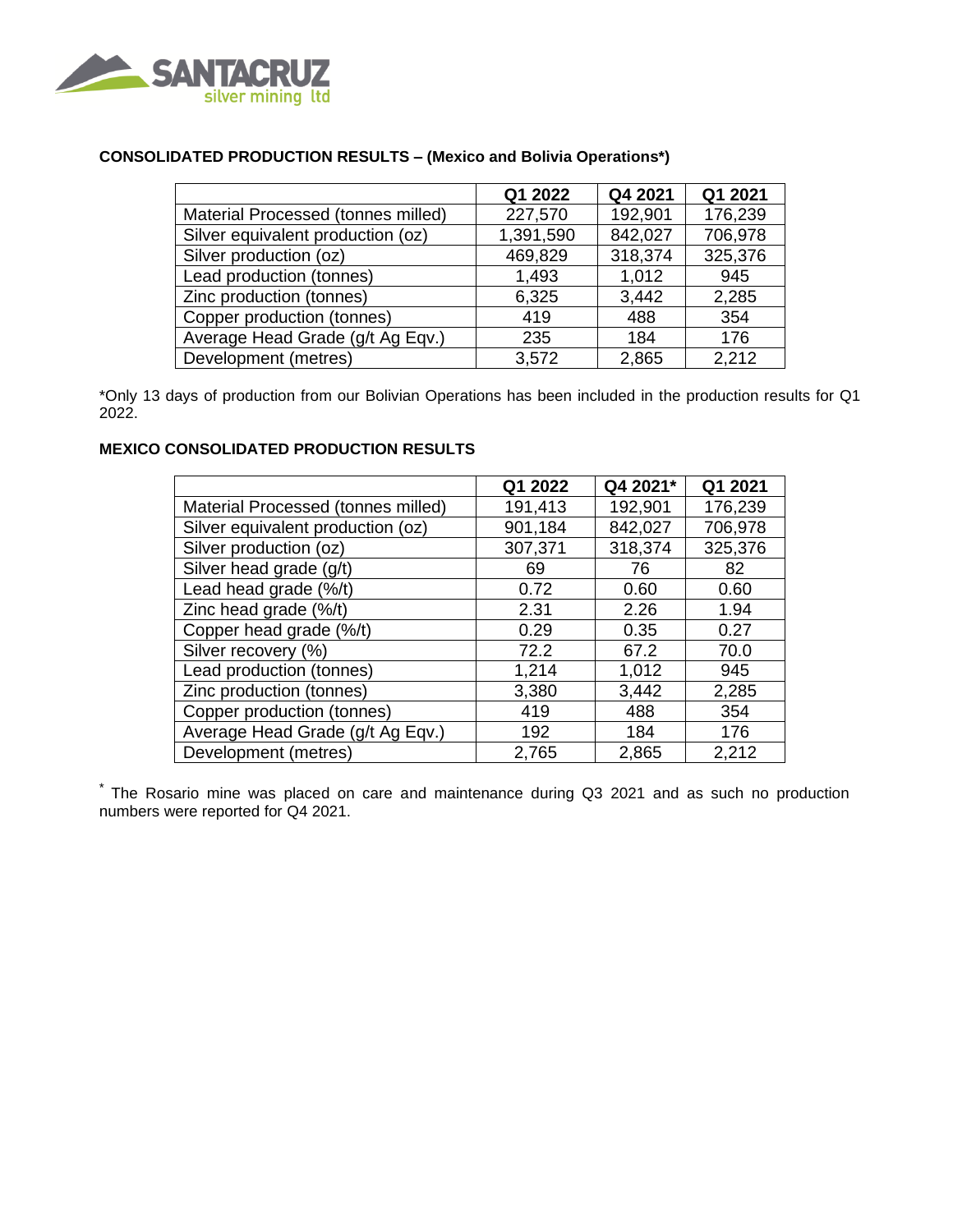

## **ZIMAPAN MINE PRODUCTION RESULTS – (Mexico)**

|                                    | Q1 2022 | Q4 2021 | Q1 2021 |
|------------------------------------|---------|---------|---------|
| Material Processed (tonnes milled) | 191,413 | 192,901 | 156,433 |
| Silver equivalent production(oz)   | 901,184 | 842,027 | 646,085 |
| Silver production (oz)             | 307,371 | 318,374 | 294,099 |
| Silver head grade (g/t)            | 69      | 76      | 85      |
| Lead head grade (%/t)              | 0.72    | 0.60    | 0.63    |
| Zinc head grade (%/t)              | 2.31    | 2.26    | 1.99    |
| Copper head grade (%/t)            | 0.29    | 0.35    | 0.31    |
| Silver recovery (%)                | 72.2    | 67.2    | 70.0    |
| Lead production (tonnes)           | 1,214   | 1,012   | 892     |
| Zinc production (tonnes)           | 3,380   | 3,442   | 2,067   |
| Copper production (tonnes)         | 419     | 488     | 354     |
| Average Head Grade (g/t Ag Eqv.)   | 192     | 184     | 182     |
| Development (metres)               | 2,765   | 2,865   | 1,724   |

## **BOLIVIA CONSOLIDATED Q1 2022 PRODUCTION RESULTS\***

| Q1 2022                            | <b>BOLIVAR</b> | <b>PORCO</b> | <b>CABALLO</b><br><b>BLANCO</b> | <b>SAN LUCAS</b> | <b>TOTAL</b> |
|------------------------------------|----------------|--------------|---------------------------------|------------------|--------------|
| Material Processed (tonnes milled) | 9,612          | 10,237       | 5,669                           | 10,640           | 36,157       |
| Silver equivalent production (oz)  | 120,127        | 125,243      | 66,855                          | 178,180          | 490,405      |
| Silver production (oz)             | 49,742         | 35,476       | 26,099                          | 51,140           | 162,458      |
| Silver head grade (g/t)            | 191            | 138          | 152                             | 165              | 162          |
| Lead head grade (%/t)              | 0.63           | 0.66         | 1.54                            | 1.08             | 0.91         |
| Zinc head grade (%/t)              | 7.00           | 8.40         | 6.05                            | 11.55            | 8.59         |
| Silver recovery (%)                | 84.4           | 78.1         | 94.1                            | 90.5             | 86.1         |
| Lead production (tonnes)           | 54             | 56           | 79                              | 90               | 279          |
| Zinc production (tonnes)           | 636            | 822          | 331                             | 1,155            | 2,944        |
| Average Head Grade (g/t Ag Eqv.)   | 433            | 426          | 386                             | 565              | 462          |
| Development (metres)               | 183            | 201          | 423                             |                  | 808          |

\*Only 13 days of production from the Bolivian Operations have been included in the production results set out in the table above for Q1 2022.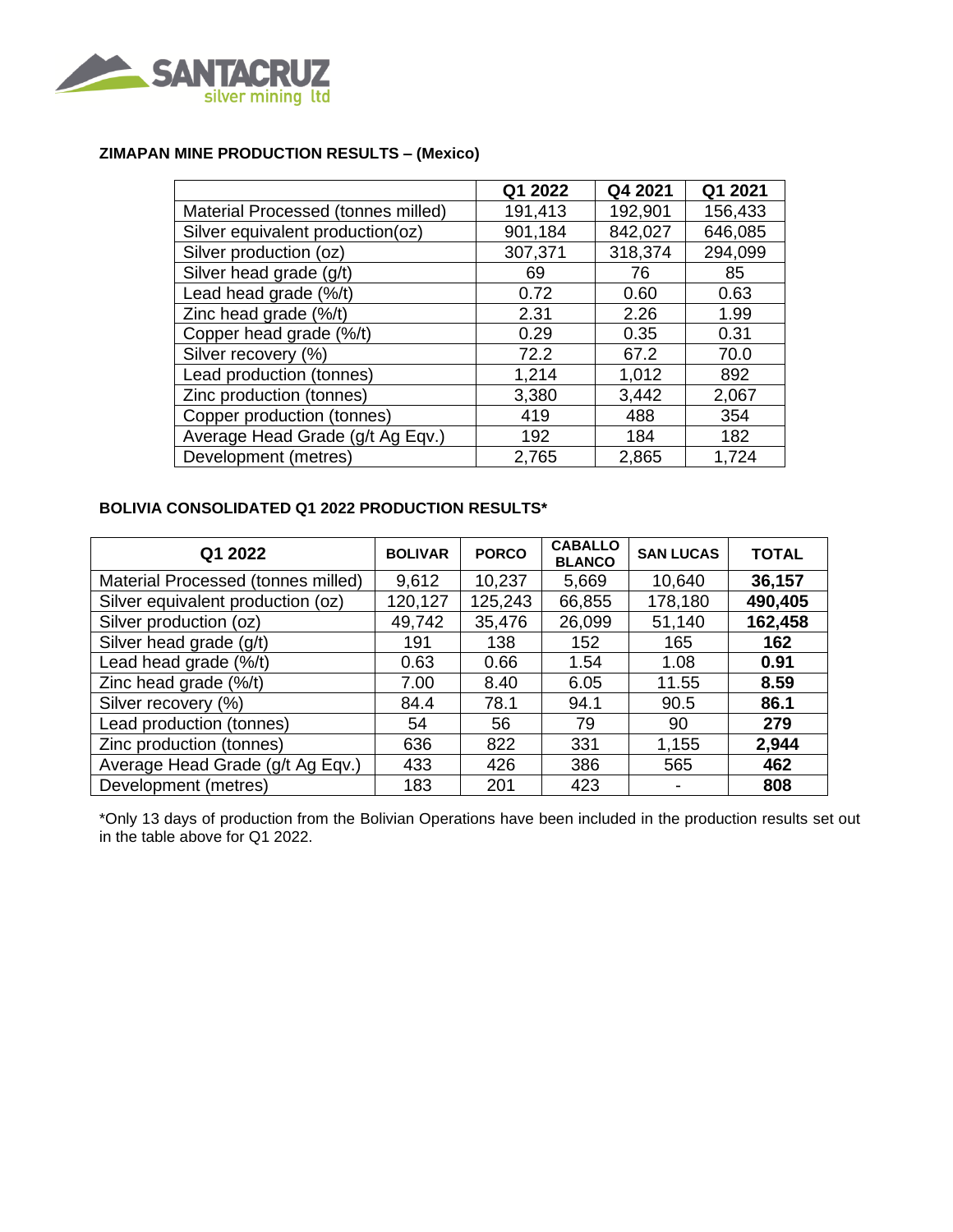

| Q1 2022                            | <b>BOLIVAR</b> | <b>PORCO</b> | <b>CABALLO</b><br><b>BLANCO</b> | <b>SAN LUCAS</b> | <b>TOTAL</b> |
|------------------------------------|----------------|--------------|---------------------------------|------------------|--------------|
| Material Processed (tonnes milled) | 67,424         | 45,461       | 67,836                          | 73,428           | 254,149      |
| Silver equivalent production (oz)  | 896,670        | 515,053      | 820,269                         | 1,186,083        | 3,418,075    |
| Silver production (oz)             | 368,860        | 147,723      | 312,376                         | 364,931          | 1,193,890    |
| Silver head grade (g/t)            | 192            | 116          | 160                             | 182              | 167          |
| Lead head grade (%/t)              | 0.64           | 0.64         | 1.57                            | 1.29             | 1.08         |
| Zinc head grade $(\frac{6}{t})$    | 7.58           | 7.73         | 6.47                            | 10.61            | 8.19         |
| Silver recovery (%)                | 88.5           | 87.3         | 89.5                            | 85.1             | 87.5         |
| Lead production (tonnes)           | 386            | 246          | 963                             | 779              | 2,374        |
| Zinc production (tonnes)           | 4,788          | 3,350        | 4,143                           | 7,309            | 19,590       |
| Average Head Grade (g/t Ag Eqv.)   | 453            | 381          | 408                             | 557              | 458          |
| Development (metres)               | 1,685          | 1,744        | 892                             |                  | 4,321        |

## **BOLIVIA CONSOLIDATED TOTAL Q1 2022 PRODUCTION RESULTS\***

\*The table above includes all production in Q1 2022, including production which occurred while the Bolivian Operations were owned by Glencore (prior to completion of the acquisition of the Bolivian Operations from Glencore).

#### **BOLIVIA AND MEXICO CONSOLIDATED PRODUCTION RESULTS – (Considering a full Q1 2022 production for Bolivia and Mexico)\***

|                                    | Q1 2022   |
|------------------------------------|-----------|
| Material Processed (tonnes milled) | 445,562   |
| Silver equivalent production (oz)  | 4,319,260 |
| Silver production (oz)             | 1,501,262 |
| Silver head grade (g/t)            | 125       |
| Lead head grade (%/t)              | 0.92      |
| Zinc head grade (%/t)              | 5.66      |
| Copper head grade (%/t)            | 0.12      |
| Silver recovery (%)                | 83.9      |
| Lead production (tonnes)           | 3,589     |
| Zinc production (tonnes)           | 22,970    |
| Copper production (tonnes)         | 419       |
| Average Head Grade (g/t Ag Eqv.)   | 344       |
| Development (metres)               | 7.086     |

\*The table above includes all production in Q1 2022, including production which occurred while the Bolivian Operations were owned by Glencore (prior to completion of the acquisition of the Bolivian Operations from Glencore).

The Company has calculated the Ag Eq for the tables set out above using the following metal prices:

- 2022 Ag Eq was calculated using metal prices of: Ag \$25.60/oz, Pb \$0.94/lb, Zn \$1.20/lb and Cu \$4.01/lb.
- 2021 Ag Eq was calculated using metal prices of: Ag \$25.00/oz, Pb \$0.85/lb, Zn \$1.05/lb and Cu \$3.00/lb.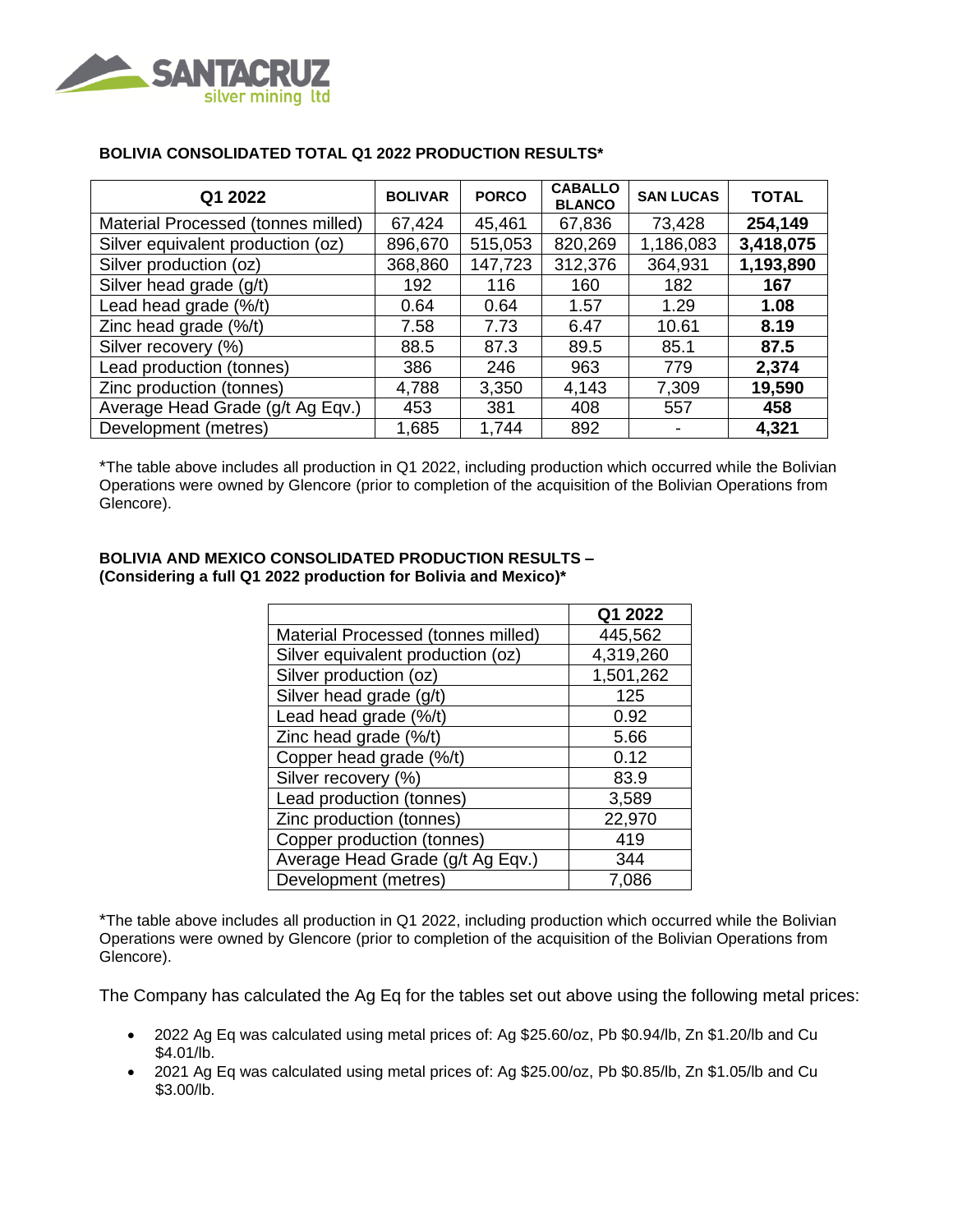

# **About Santacruz Silver Mining Ltd.**

The Company is engaged in the operation, acquisition, exploration and development of mineral properties in Latin America, with a primary focus on silver and zinc, but also including lead and copper. The Company currently has four producing projects which include the Zimapan mine in Mexico and recently the Caballo Blanco mine, the Bolivar mine (45% interest) and Porco mine (45%). The Company also has a 100% interest in the San Lucas ore sourcing and trading business. The Company holds three exploration properties in its mineral property portfolio, being the La Pechuga Property (Mexico), the Santa Gorgonia Prospect (Mexico) and the Soracaya Prospect (Bolivia).

'signed'

Arturo Préstamo Elizondo, Executive Chairman

For further information please contact:

Mars Investor Relations Telephone: (778) 999 4653 [scz@marsinvestorrelations.com](mailto:scz@marsinvestorrelations.com)

Arturo Prestamo Santacruz Silver Mining Ltd. Email: [info@santacruzsilver.com](mailto:infonmacrae@santacruzsilver.com) Telephone: (528) 183 785707

*Neither the TSX Venture Exchange nor its Regulation Services Provider (as that term is defined in the policies of the TSX Venture Exchange) accepts responsibility for the adequacy or accuracy of this release.* 

#### *Scientific and Technical Information*

Scientific and technical information in this news release has been reviewed and approved by Wayne Corso P.E. Mr. Corso *is independent of the Company* as defined by National Instrument 43-101 – *Standards of Disclosure for Mineral Projects* ("**NI 43-101**").

#### *Zimapan Mine*

*Production at the Zimapan Mine is not supported by a feasibility study on mineral reserves demonstrating economic or technical viability or any other independent economic study under NI 43-101. Accordingly, there is increased uncertainty and higher economic and technical risks of failure associated with production operations at the Zimapan Mine. Production and economic variables may vary considerably due to the absence of a complete and detailed site analysis according to and in accordance with NI 43- 101. Project failure may adversely impact the Company's future profitability.*